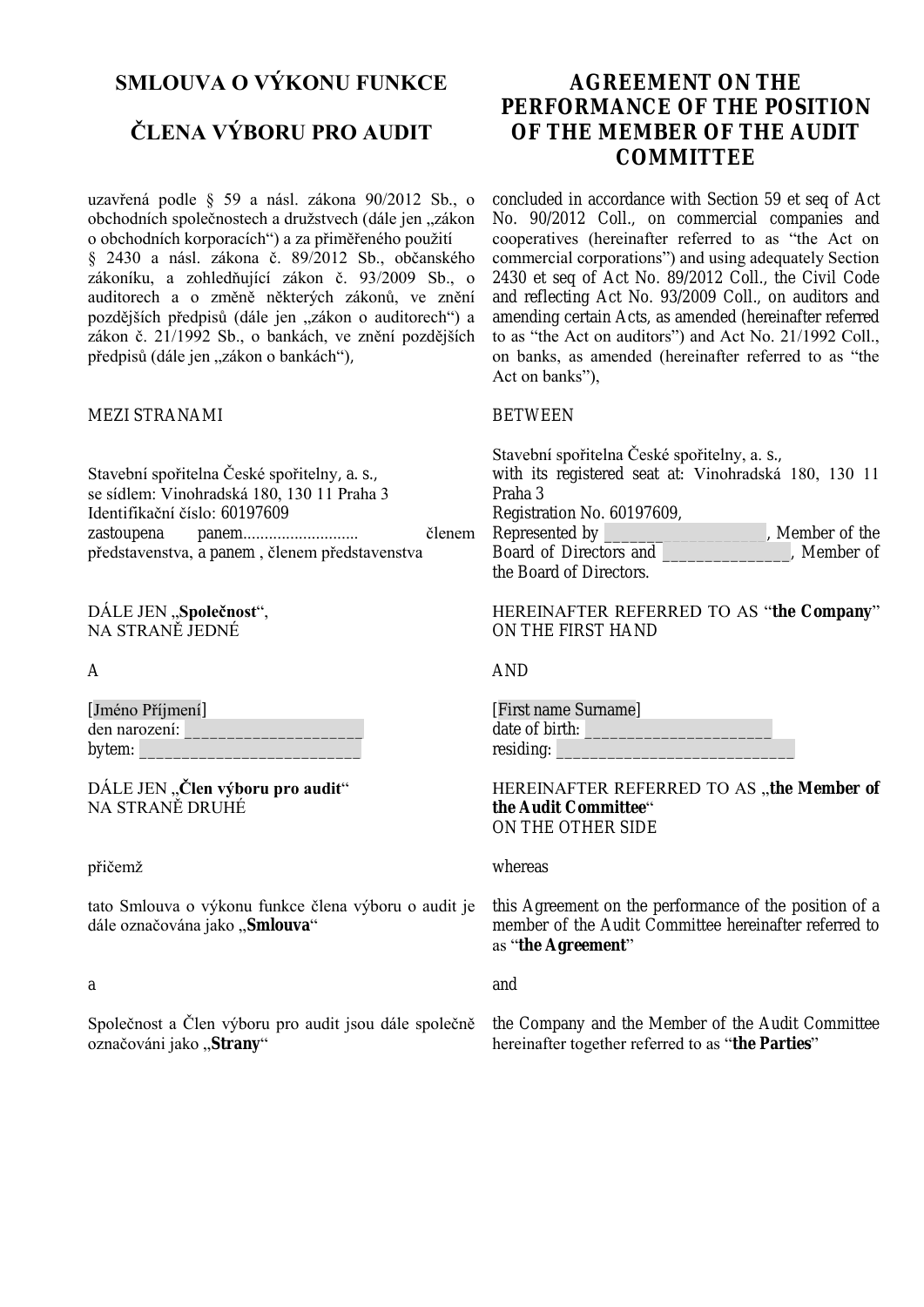### **JELIKOŽ:**

- A. Člen výboru pro audit byl v souladu s právními předpisy a stanovami Společnosti jmenován do funkce člena výboru pro audit Společnosti, a to na základě rozhodnutí valné hromady hromady hromady hromady hromady hromady hromady hromady hromady hromady hr<br>
hromady hromady hromady hromady hromady hromady hromady hromady hromady hromady hromady hromady hromady hromad Společnosti s účinností od \_\_\_\_\_\_\_\_\_\_\_\_\_\_\_\_\_\_.
- B. Strany si přejí vymezit svá vzájemná práva a povinnosti vyplývající ze zvolení Člena výboru pro audit do funkce člena výboru pro audit.

V ZHLEDEM K TÉTO SKUTEČNOSTI se Strany dohodly na následujícím

## **1. PŘEDMĚT SMLOUVY**

- 1.1 Společnost tímto angažuje Člena výboru pro audit k výkonu funkce člena výboru pro audit. Člen výboru pro audit vykonává funkci člena výboru pro audit Společnosti za podmínek stanovených<br>příslušnými právními předpisy, stanovami příslušnými<br>Společnosti rozhodnutími valné hromady Společnosti a touto Smlouvou.
- 1.2 Člen výboru pro audit bude společně s ostatními členy výboru pro audit Společnosti odpovídat za fungování výboru pro audit. Vzhledem k tomu, že byl Člen výboru pro audit zvolen předsedou výboru pro audit Společnosti, svolává a řídí zasedání výboru pro audit v zákonem a stanovami Společnosti vymezených případech, zajišťuje organizační záležitosti spojené s jednáním a rozhodováním výboru pro audit, včetně hlasování mimo zasedání výboru pro audit a vykonává případně další zvláštní povinnosti, které mu svěří vnitřní předpisy Společnosti.
- 1.3 Člen výboru pro audit se zavazuje vykonávat funkci člena výboru pro audit za podmínek stanovených dále.

## **2. POVINNOSTI ČLENA VÝBORU PRO AUDIT**

2.1 Člen výboru pro audit se zavazuje vykonávat povinnosti související s funkcí člena výboru pro audit v souladu s příslušnými právními předpisy,

#### **WHEREAS:**

- A. The Member of the Audit Committee was appointed in accordance with applicable legal regulations and the Articles of Association of the Company to the position of a member of the Audit Committee of the Company, based on a resolution of the General Meeting of the Company, as of \_\_\_\_\_\_\_\_\_\_\_\_\_.
- B. The Parties desire to set out their mutual rights and obligations arising from the election of The Member of the Audit Committee to the position of a member of the Audit Committee of the Company.

NOW, THEREFORE, the Parties hetero agree as follows:

#### **1. SCOPE OF POW ERS**

- 1.1 The Company hereby engages the Member of the Audit Committee to carry out the position of a member of the Audit Committee of the Company. The Member of the Audit Committee performs the position of a member of the Audit Committee of the Company under the terms and conditions stipulated by respective legal regulations, the Articles of Association of the Company, resolutions of the General Meeting of the Company and this Agreement.
- 1.2 Together with the other members of the Audit Committee, the Member of the Audit Committee shall be responsible for functioning of the Audit Committee. Because The Member of the Audit Committee was also elected the Chairman of the Audit Committee, he convenes and directs the meeting of the Audit Committee in the cases stipulated by legal regulations and the Articles of Association of the Company, he ensures organizational matters related to acting and decision-making of the Audit Committee, including voting outside of meeting of the Audit Committee and he executes other special obligations, entrusted to him by the internal regulations of the Company.
- 1.3 The Member of the Audit Committee undertakes to carry out the position of a member of the Audit Committee of the Company as hereinafter stipulated.

#### **2. OBL IGA TIONS OF THE MEMBER OF THE AUDIT COMMITTEE**

2.1 The Member of the Audit Committee agrees to perform his duties associated with the office of a member of the Audit Committee in accordance with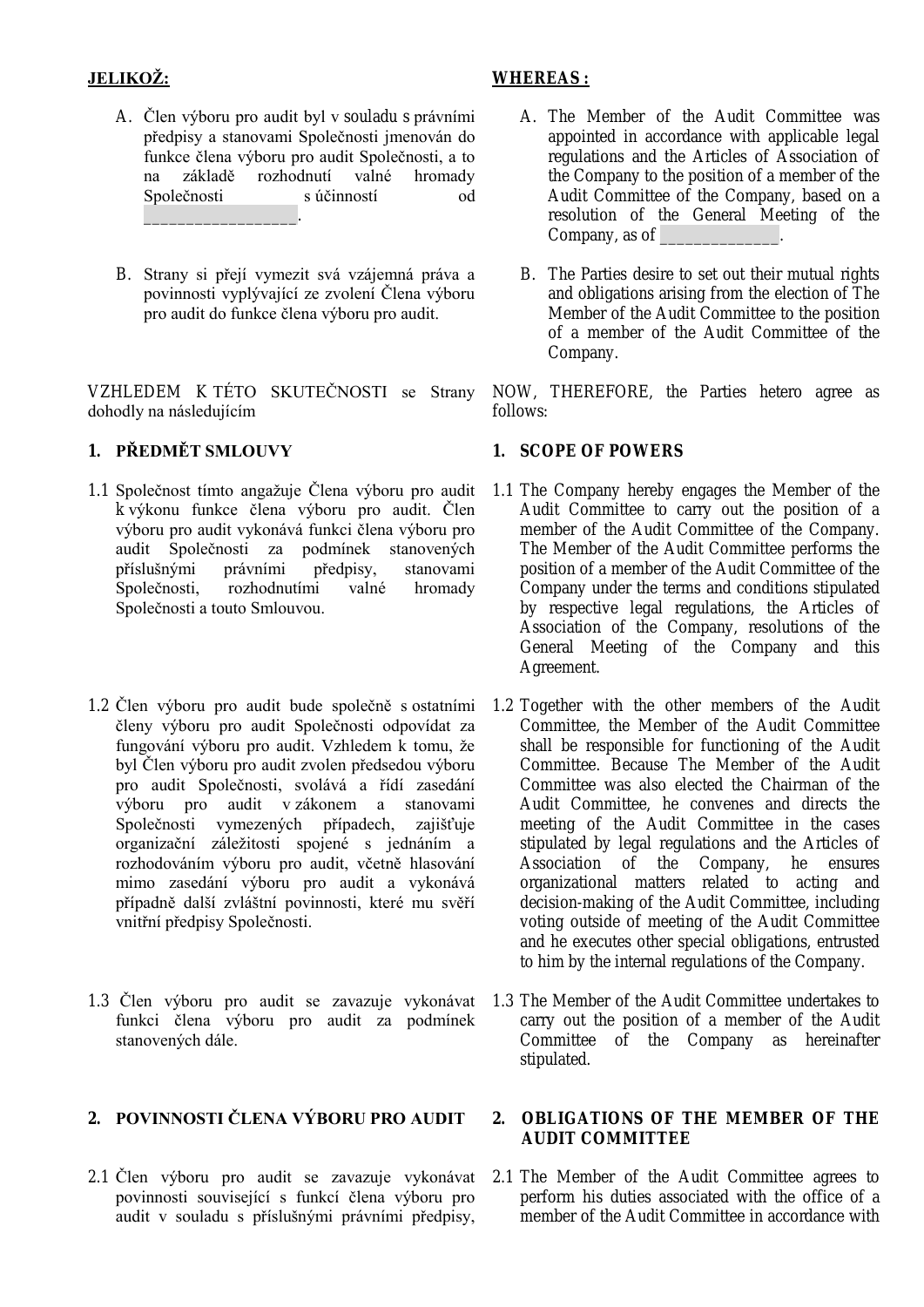stanovami Společnosti a rozhodnutími valné hromady Společnosti, pokud jsou v souladu s příslušnými právními předpisy. Zejména se společně s ostatními členy výboru pro audit zavazuje:

- 2.1.1 sledovat postup sestavování účetní závěrky a 2.1.1 monitor the process of preparation of financial konsolidované účetní závěrky;
- 2.1.2 hodnotit účinnost vnitřní kontroly společnosti, vnitřního auditu a případně systémů řízení rizik;
- 2.1.3 sledovat proces povinného auditu účetní závěrky a konsolidované účetní závěrky;
- 2.1.4 posuzovat nezávislost statutárního auditora a auditorské společnosti a zejména poskytování doplňkových služeb auditované osobě;
- 2.1.5 doporučovat auditora;
- 2.1.6 předkládat zprávu o činnosti výboru pro audit Společnosti valné hromadě Společnosti.
- 2.2 Člen výboru pro audit se zavazuje vykonávat funkci člena výboru pro audit řádně, odborně, s péčí řádného hospodáře a poctivě a pečlivě podle svých nejlepších schopností.

## **3. POVINNOSTI SPOLEČNOSTI**

- 3.1 Společnost je Členu výboru pro audit povinna vytvářet podmínky nutné pro plnění předmětu této Smlouvy, tj. zajistit mu zejména příslušné prostory potřebné pro výkon funkce.
- 3.2 Společnost uhradí Členu výboru pro audit veškeré přiměřené náklady vynaložené nutně a účelně v souvislosti s plněním jeho povinností. Cestovní výdaje budou Členovi výboru pro audit hrazeny nejméně ve výši a za podmínek stanovených zákonem č. 262/2006 Sb., zákoník práce, ve znění pozdějších předpisů, přičemž náhrada zvýšených stravovacích výdajů při služební cestě Člena výboru pro audit bude Členu výboru pro audit poskytnuta nejméně ve výši, v jaké náleží zaměstnancům Společnosti.

the applicable legal regulations, the Articles of Association of the Company and resolutions of the Company's General Meeting, provided that they comply with the applicable legal regulations. The Member of the Audit Committee agrees, in particular together with the other members of the Audit Committee, to:

- statements and consolidated financial statements;
- 2.1.2 assess the efficiency of the Company's internal control system, internal audit and, where appropriate, risk management systems;
- 2.1.3 monitor the process of mandatory audit of financial statements and consolidated financial statements;
- 2.1.4 assess independence of the statutory auditor and audit firm, including, without limitation, the provision of additional services to the audited person;
- 2.1.5 recommend an auditor;
- 2.1.6 submit a report on activities of the Audit Committee to Company's General Meeting.
- 2.2 The Member of the Audit Committee undertakes to perform the position of a member of the Audit Committee duly, professionally, with the care of diligent manager (householder) and honestly and carefully in accordance with his best skills.

#### **3. OBL IGA TIONS OF THE COMPANY**

- 3.1 The Company shall create the Member of the Audit Committee conditions necessary for the performance of subject of this agreement, i. e. to ensure him in particular relevant premises necessary for the performance of the position.
- 3.2 The company shall reimburse the Member of the Audit Committee for all reasonable expenses incurred necessarily and purposefully in connection with the performance of his duties. Travel expenses shall be reimbursed minimum in the amount and subject to the terms defined in the Act No. 262/2006 Coll., the Labour Code, as amended, whereas the Member of the Audit Committee is entitled to reimburse for increased meal expenses incurred in accordance with business trip at least in amount to which the employees of the Company are entitled to.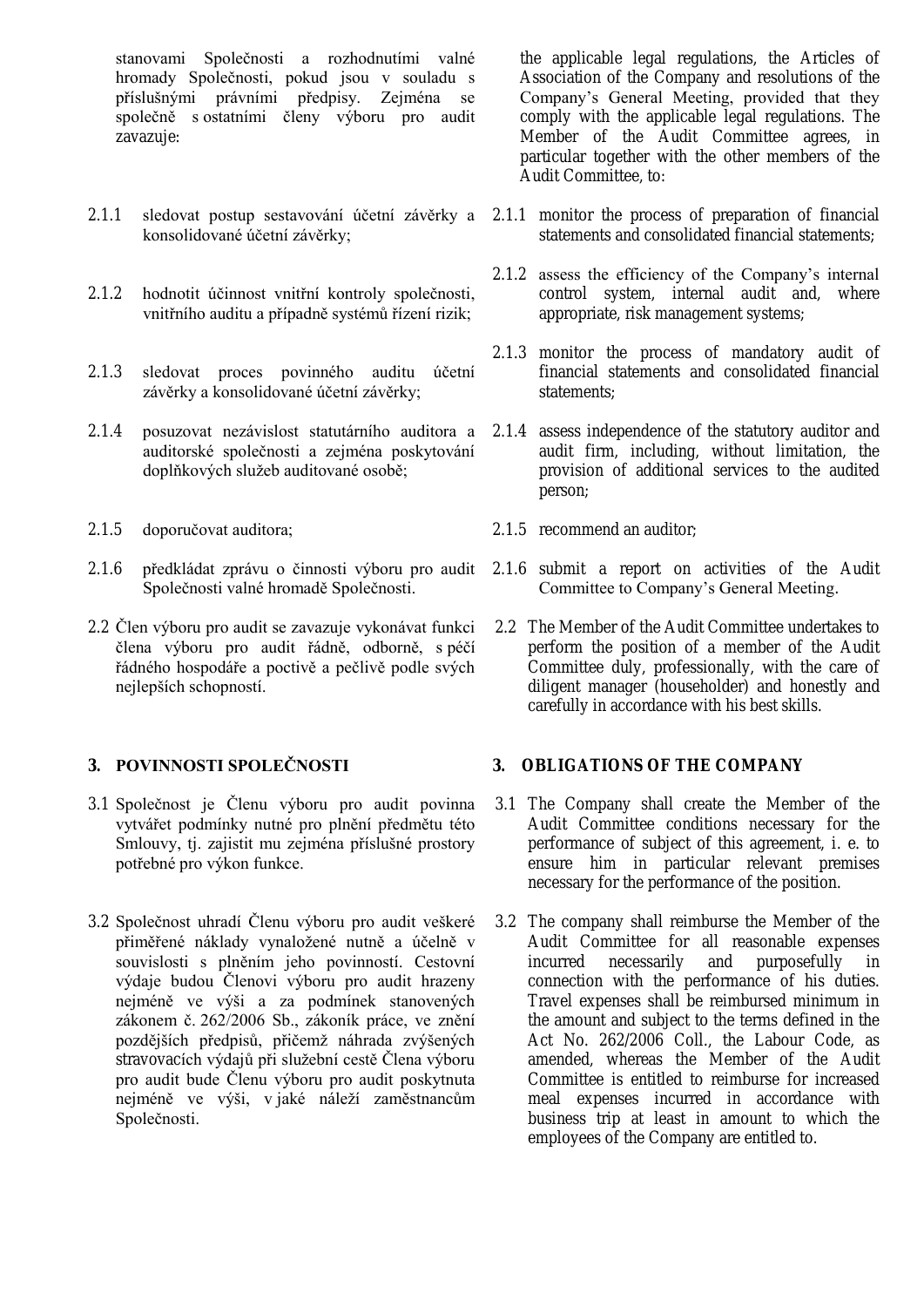## **4. MÍSTO VÝKONU**

Hlavním místem výkonu povinností Člena výboru pro audit bude skutečné sídlo Společnosti. V případě potřeby Společnosti vykonává Člen výboru pro audit povinnosti člena výboru pro audit po České republice i v zahraničí.

## **5. ODMĚNA**

- 5.1 Za výkon funkce člena výboru pro audit podle Smlouvy zaplatí Společnost Členu výboru pro audit jednorázovou odměnu za každé jednotlivé jednání výboru pro audit ve výši \_\_\_\_\_\_\_\_\_\_\_\_\_\_\_\_\_,- Kč (slovy: \_\_\_\_\_\_\_\_\_\_\_\_\_\_\_\_\_\_\_\_\_\_ korun českých). Odměna může být případně zvýšena na základě rozhodnutí valné hromady Společnosti. Odměna bude splatná do 10. dne kalendářního měsíce následujícího po měsíci, ve kterém se uskutečnilo jednání výboru pro audit, za které vznikl Členu výboru pro audit nárok na odměnu, a to na bankovní účet určený pro tyto účely Členem výboru pro audit. Člen výboru pro audit je povinen oznámit Společnosti platební instrukce pro účely převodu odměny do 5 kalendářních dnů ode dne podpisu této Smlouvy. V případě změn platebních instrukcí je Člen výboru pro audit povinen oznámit dané změny Společnosti alespoň 5 kalendářních dnů přede dnem účinnosti této změny.
- 5.2 Společnost z odměny příslušející Členovi výboru pro audit srazí daň a provede jiné srážky v souladu s příslušnými právními předpisy.

#### **6. DOBA PLATNOSTI SMLOUVY A JEJÍ 6. DURATION AND TERMINATION UKONČENÍ**

- 6.1 Tato Smlouva nabývá platnosti dnem jejího schválení valnou hromadou Společnosti a podpisem obou Stran.
- 6.2 Člen výboru pro audit přestane vykonávat funkci člena výboru pro audit Společnosti v souladu s ustanoveními zákona o obchodních korporacích, zákona o bankách, a stanovami Společnosti na základě:
- 6.2.1 písemného odstoupení Člena výboru pro audit písemným prohlášením doručeným valné hromadě Společnosti na adresu sídla Společnosti. Výkon funkce Člena výboru pro audit končí uplynutím jednoho měsíce ode dne doručení prohlášení Společnosti, neschválí-li

## **4. LOCA TION**

The principal place of the performance of the duties of the Member of the Audit Committee shall be the real seat of the Company. If it is required, the Member of the Audit Committee performs the function of the member of the Audit Committee within Czech republic or abroad.

## **5. COMPENSA TION**

- 5.1 The Company shall pay the Member of the Audit Committee for the performance of his office under this Agreement single remuneration for every individual meeting of the Audit Committee of  $CZK$   $\qquad \qquad \text{(in}$  words: Czech crowns). Upon decision of the General Meeting of the Company, the sum of remuneration may be higher. The remuneration shall be paid monthly on the  $10<sup>th</sup>$ day of the next calendar month after the month, in which was held the meeting of the Audit Committee, for which the Member of the Audit Committee is entitled to remuneration, to the bank account given for such purpose by the Board member. The Board Member shall give the Company relevant payment instructions within 5 calendar days of signing the hereof. Any change in payment instructions shall be notified to the Company at least 5 calendar days before the effective date of such change.
- 5.2 The Company shall make tax and other withholdings on payment of the Board Member's compensation in accordance with the relevant legal regulations.

- 6.1 The Agreement shall become valid on the day it is approved by the Company´s General Meeting and by signature of the Parties.
- 6.2 The Member of the Audit Committee ceases to hold the position of a member of the Audit Committee of the Company in accordance with the provisions of the Act on commercial corporations, the Act on banks and the Articles of Association of the Company as follows by:
	- 6.2.1 written resignation of the Member of the Audit Committee from the position of a member of the Audit Committee, based on a written notice delivered to the General Meeting of the Company to the address of the registered seat of the Company. The performance of the position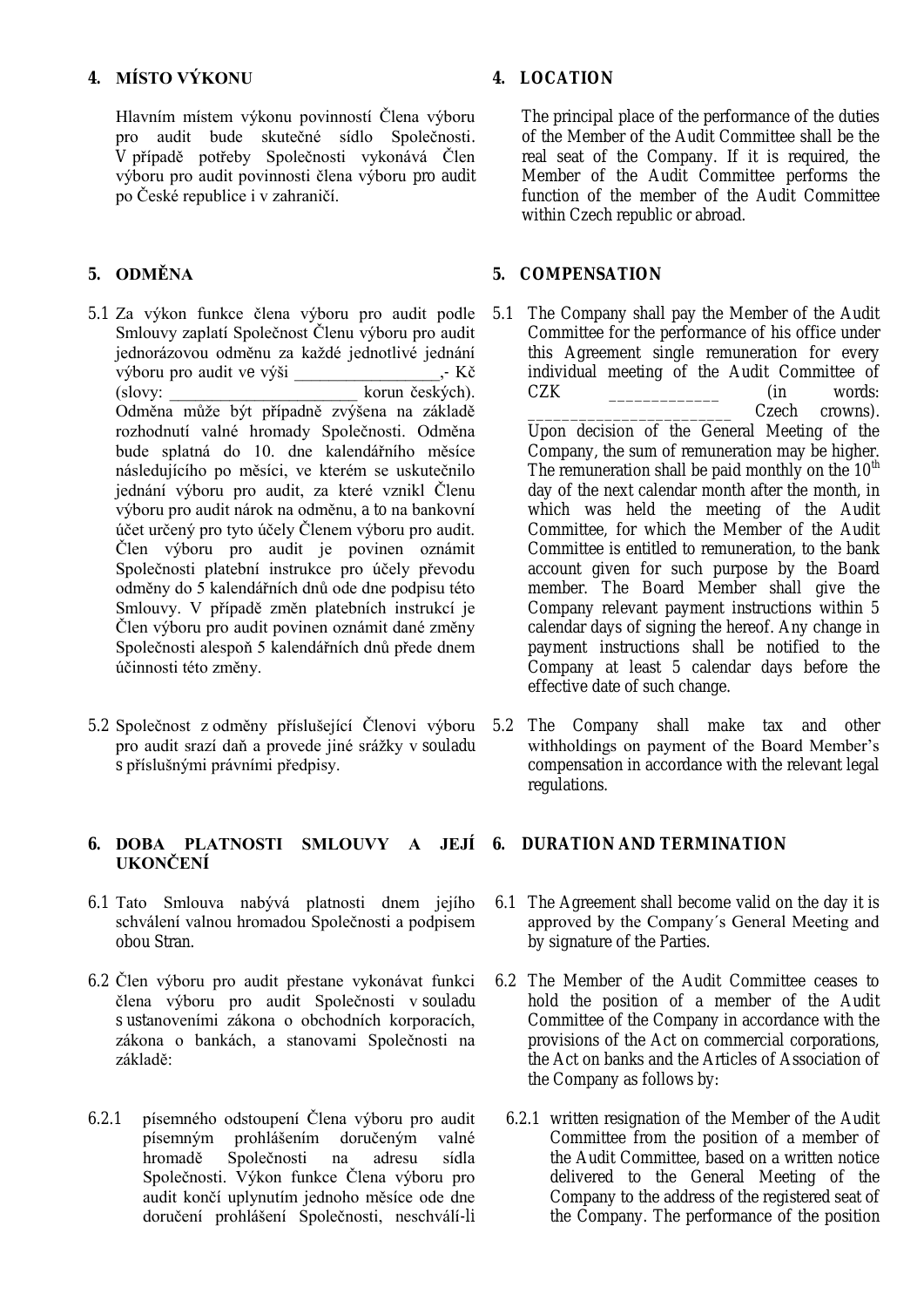výbor pro audit na žádost odstupujícího člena jiný okamžik zániku. Člen výboru pro audit však nesmí ze své funkce odstoupit v době, která je pro Společnost nevhodná;

- 6.2.2 písemného odvolání Člena výboru pro audit z funkce člena výboru pro audit na základě rozhodnutí valné hromady a doručeným Členovi výboru pro audit. Toto odvolání nabude účinnosti jeho doručením Členovi výboru pro audit;
- 6.2.3 smrtí Člena výboru pro audit;
- 6.2.4 uplynutím funkčního období stanoveného pro člena výboru pro audit ve stanovách Společnosti;
- 6.2.5 jiného způsobu ukončení v souladu s právními předpisy, zejména zákonem o obchodních korporacích.
- 6.3 Člen výboru pro audit oznamuje Společnosti svůj záměr odstoupit z funkce člena výboru pro audit Společnosti zpravidla alespoň 60 dní předem.
- 6.4 Před ukončením této Smlouvy Člen výboru pro audit učiní veškerá opatření, aby předešel tomu, aby Společnosti vznikla škoda, nebo informuje Společnost o nezbytných opatřeních.
- 6.5 Při ukončení této Smlouvy vrátí Člen výboru pro audit Společnosti veškeré dokumenty, korespondenci, záznamy a jiné materiály bez ohledu na jejich formu, které obsahují informace o Společnosti, její podnikatelské činnosti a o jejích obchodních partnerech a které patří Společnosti, jakož i veškeré další hodnoty patřící Společnosti. Člen výboru pro audit si nesmí ponechat jakékoli kopie takových dokumentů, software, hardware nebo takových informací. Člen výboru pro audit je dále povinen odstoupit ze všech funkcí, do nichž byl zvolen, zařazen nebo jinak ustaven v souvislosti s výkonem své funkce podle této Smlouvy.

of the Member of Audit Committee is terminated 1 month after the notice was delivered to the Company, unless the Audit Committee of the Company, on the request of the resigning member of the Audit Committee, approves other moment of termination. However, the Member of the Audit Committee, is not allowed to resign from his function at the time that is inappropriate for the Company;

- 6.2.2 written dismissal of the Member of the Audit Committee from the position of a member of the Audit Committee of the Company based on a written dismissal, issued by the General Meeting and delivered to the Member of the Audit Committee. Such dismissal becomes effective on delivery to the Member of the Audit Committee;
- 6.2.3 death of the Member of the Audit Committee;
- 6.2.4 expiration of the discharge period as stipulated for a member of the Audit Committee in the Articles of Association of the Company;
- 6.2.5 other termination in accordance with legal regulations, in particular the Act on commercial corporation.
- 6.3 The Member of the Audit Committee shall notify the Company of its intention to resign from office at least 60 days in advance.
- 6.4 Prior to the termination of this Agreement, the Member of the Audit Committee shall take all measures necessary to prevent any damage arising to the Company or inform the Company of the necessity of such measures.
- 6.5 Upon termination of this Agreement, the Member of the Audit Committee shall return to the Company forthwith all documents, correspondence, records or other materials in any form, which contain information about the Company, the Company's business and its business partners and which belong to the Company as well as all other property belonging to<br>the Company. The Member of the Audit The Member of the Audit Committee shall not retain any copies of such documents, software, hardware or such information. The Member of the Audit Committee shall further resign from any and all offices to which he was elected, appointed or otherwise placed in connection with his office under this Agreement.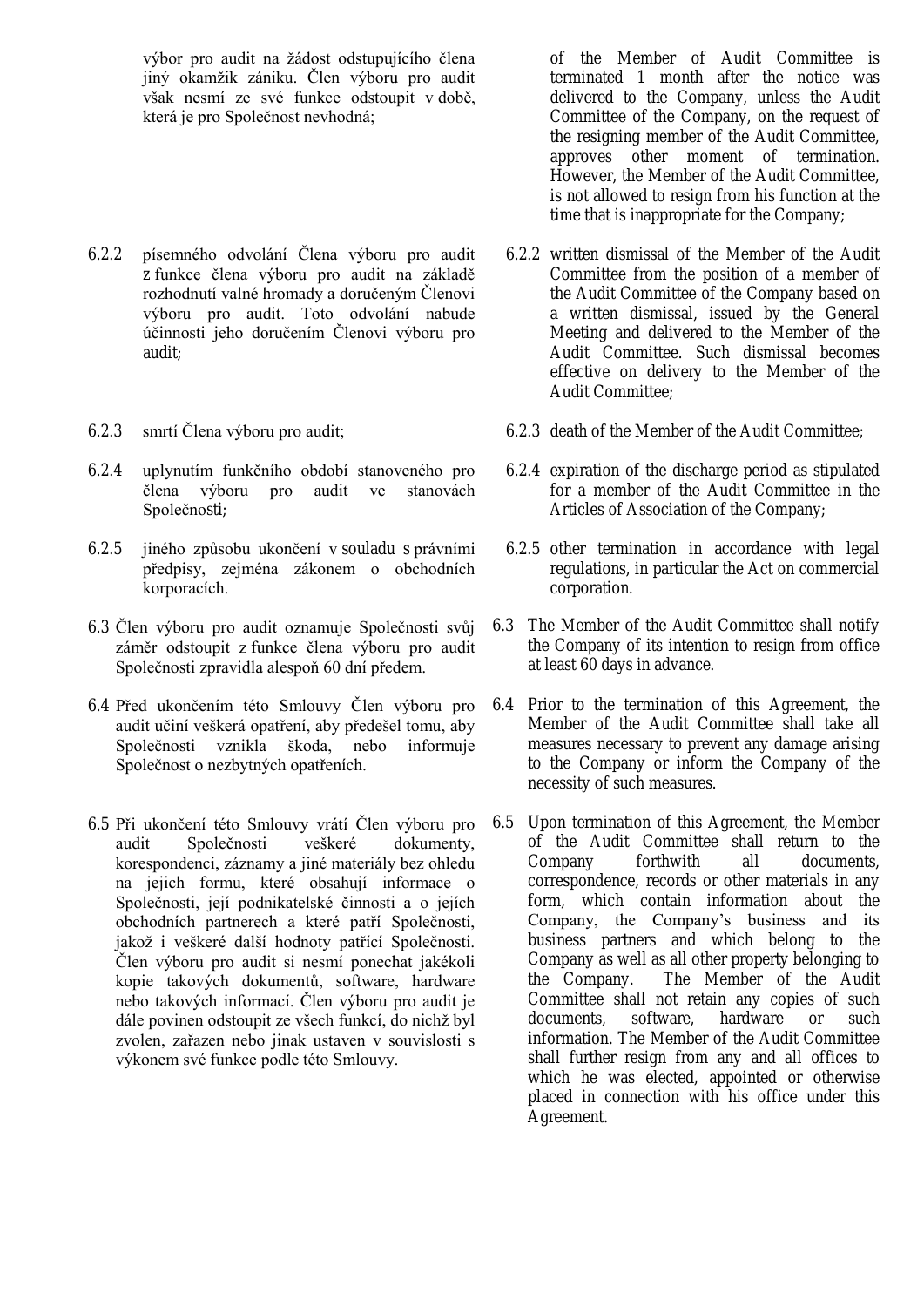## **7. POVINNOST MLČENLIVOSTI**

- 7.1 Člen výboru pro audit bere na vědomí, že na veškeré bankovní obchody, peněžní služby včetně stavu na účtech a depozit vedené nebo poskytované Společností se vztahuje bankovní tajemství ve smyslu příslušných právních předpisů. Člen výboru pro audit se zavazuje zachovávat mlčenlivost o všech takových informacích nebo údajích, s výjimkou situací, kdy je zbaven povinnosti mlčenlivosti ve smyslu zákona o bankách. Tato povinnost mlčenlivosti trvá i po skončení této Smlouvy a není nijak časově omezena.
- 7.2 Člen výboru pro audit dále bere na vědomí, že informace o službách a produktech Společnosti, jak jsou vymezeny ve vnitřních předpisech Společnosti, jsou tajné, byly sděleny Členu výboru pro audit důvěrně a nejsou v příslušných obchodních kruzích běžně dostupné (dále též jen "Obchodní tajemství"). Člen výboru pro audit se dále zavazuje a souhlasí s tím (přičemž tento závazek a souhlas trvají i po ukončení této Smlouvy bez ohledu na důvod tohoto ukončení), že:
- 7.2.1 po dobu trvání této Smlouvy neučiní žádný úkon nebo tvrzení, které by mohlo ohrozit dobré jméno Společnosti nebo její spřízněné osoby ("spřízněná osoba" je osoba přímo nebo nepřímo kontrolující Společnost nebo osoba přímo nebo nepřímo kontrolovaná Společností) nebo jejich příslušné produkty nebo služby; a
- 7.2.2 kdykoli po dobu trvání této Smlouvy nebo kdykoli po jejím ukončení bez ohledu na jeho důvody nesdělí žádné fyzické nebo právnické osobě ani neužije ve vlastní prospěch žádné Obchodní tajemství nebo jinou důvěrnou informaci Společnosti nebo její spřízněné osoby nebo příslušné produkty nebo služby zpřístupněné nebo získané Členem výboru pro audit po dobu platnosti této Smlouvy. Člen výboru pro audit dále souhlasí, že po dobu platnosti této Smlouvy ani po jejím ukončení bez ohledu na jeho důvod, neposkytne ani jiným způsobem nezpřístupní přímo nebo nepřímo, za odměnu ani bezúplatně jakékoli Obchodní tajemství Společnosti žádné osobě.

#### **7. CONFIDENTIA L ITY**

- 7.1 The Member of the Audit Committee acknowledges that all banking transactions, monetary services, including the information on the situation on accounts and deposits carried out or provided by the Company, are bank secrets in accordance with applicable legal regulations. The Member of the Audit Committee undertakes to keep all such information and data confidential except for the situation when he is released from his confidentiality duty in accordance with applicable legal regulations. This confidentiality duty survives the termination of this Agreement and is not subject to any time limitation.
- 7.2 The Member of the Audit Committee further acknowledges that information on the Company's products and services, specified in the internal regulations of the Company, is confidential, has been disclosed to the Member of the Audit Committee in confidence, and is not commonly available in the relevant business circles (the "Trade Secret"). The Member of the Audit Committee further agrees (and this agreement and obligation shall remain in force and effect after the termination hereof regardless of the reasons for such termination):
- 7.2.1 for the duration this Agreement he will not do any action or make any statement that could discredit the reputation of the Company or its affiliates ("the affiliate" shall mean a person directly or indirectly controlling the Company or any person directly or indirectly controlled by the Company or by a person controlling the Company) or their respective products or services; and
	- whenever within the duration of this Agreement or whenever after its ending no matter what was the reason of ending he shall at no time or at any time subsequent to its termination, regardless of the reason therefore, disclose to any person or entity, or use for personal gain any of the Trade Secrets or any other confidential information of or pertaining to the Company or its affiliates or their respective products and services disclosed to or obtained by Member of the Audit Committee during the term of this Agreement. The Member of the Audit Committee further agrees that, for the duration of this Agreement not even for its ending no matter what was the reason of ending he shall not, either during the term of this Agreement or subsequent to the termination or expiration hereof, regardless of the reason therefore, disclose or otherwise reveal any of the Trade Secrets to any person, either directly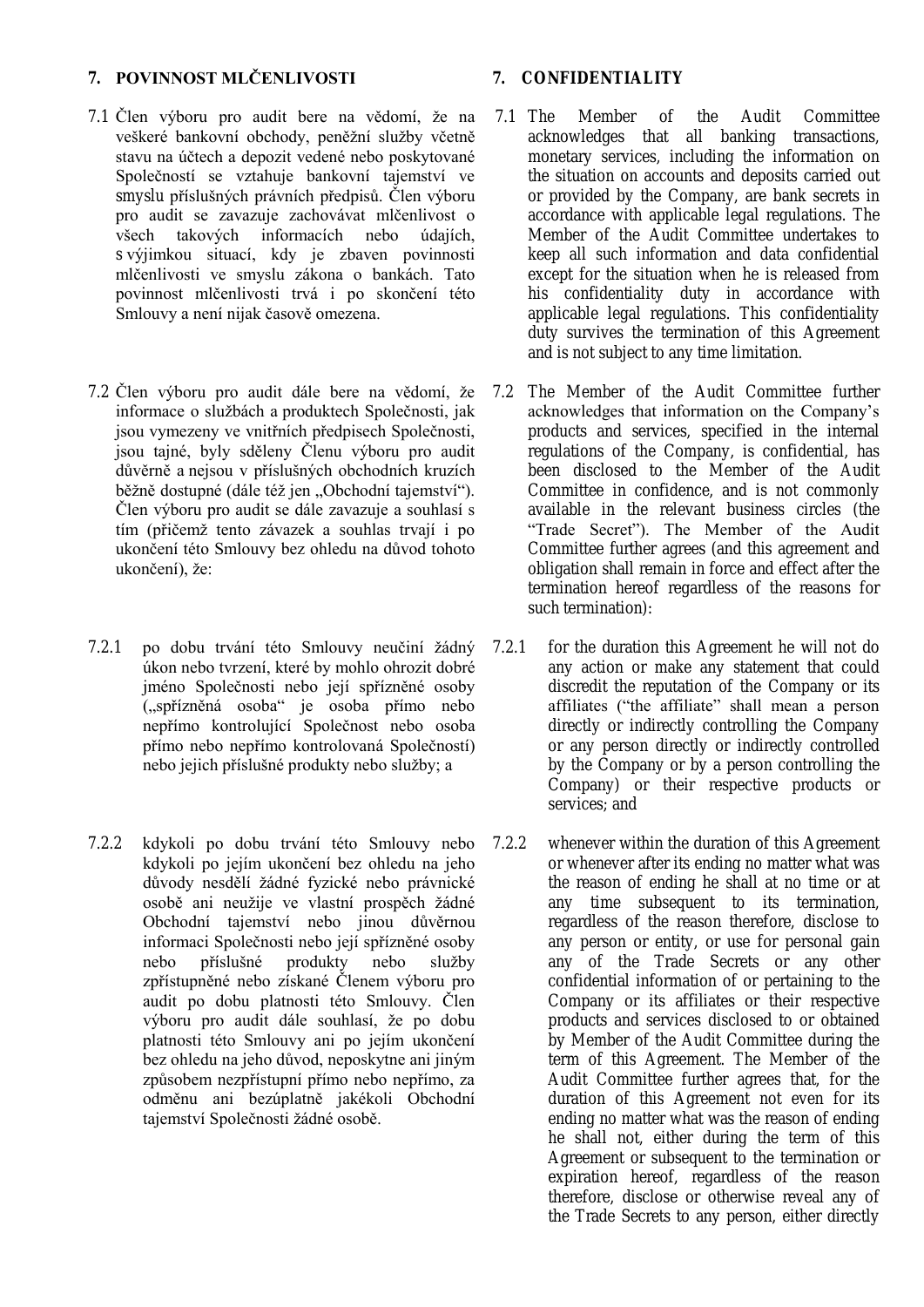7.3 Společnost ujednala závazek podle tohoto článku 7 s přihlédnutím ke zkušenostem, znalostem a informacím a odměně, které Člen výboru pro audit získá nebo může získat na základě této Smlouvy.

#### **8. ZÁKAZ KONKURENCE**

- 8.1 Člen výboru pro audit je povinen dodržovat zákaz konkurence podle zákona o obchodních korporacích a příslušných právních předpisů, které se na Společnost vztahují, nestanoví-li zákon o bankách jinak. Člen výboru pro audit souhlasí a prohlašuje vůči Společnosti a jejím právním nástupcům, že po dobu platnosti této Smlouvy podle článku 6 Smlouvy, po dobu, po kterou platnost této Smlouvy bude případně prodloužena, nebude:
- 8.1.1 konkurovat Společnosti, ať samostatnou činností, jako zaměstnavatel, spolupodnikatel, zprostředkovatel, poradce, smluvní partner, zaměstnanec nebo v jakémkoli jiném postavení, ať už přímo nebo nepřímo, v oboru činnosti<br>týkající se bankovních, finančních a se bankovních, finančních a investičních služeb, obchodování s cennými papíry nebo v jakémkoliv jiném oboru činnosti, kterou Společnost v současnosti vykonává nebo kterou Společnost začne vykonávat v rámci své běžné činnosti v době mezi dnem uzavření této Smlouvy a jejím ukončením; a
- 8.1.2 přímo nebo nepřímo nabývat nebo držet majetkovou účast v právnických osobách, ani se jiným způsobem nebude podílet na podnikání v přímé konkurenci a konkurujícím podnikatelské činnosti, kterou Společnost v současnosti vykonává nebo kterou Společnost začne vykonávat v rámci své běžné činnosti po dobu mezi dnem uzavření této Smlouvy a jejím ukončením, zejména jako spolupodnikatel, zprostředkovatel, vedoucí zaměstnanec nebo člen statutárního nebo jiného orgánu.
- 8.2 Člen výboru pro audit pečlivě uvážil povahu a rozsah omezení, jež mu byla uložena a práva a právní prostředky, které byly svěřeny Společnosti podle této Smlouvy, a tímto prohlašuje a souhlasí s tím, že tyto jsou přiměřené co do časového i územního rozsahu, směřují k tomu, aby vyloučily konkurenci, která by jinak ve vztahu ke Společnosti byla nekalá, nepotlačují schopnosti a zkušenosti Členovi výboru pro audit vlastní, jsou v plném rozsahu potřebné k ochraně legitimních zájmů Společnosti a nepřinášejí Společnosti výhody nesouměřitelné s újmou způsobenou Členu výboru

or indirectly, whether or not for compensation or other remuneration;

7.3 The Company has bargained for the covenant set forth in this Article 7 in consideration for the experience. knowledge. information and knowledge. remuneration the Member of the Audit Committee will gain and the compensation he may earn under this Agreement.

#### **8. NON-COMPETITION COMMITMENT**

- 8.1 The Member of the Audit Committee shall comply with the non-competition obligations stated under the Act on commercial corporations, unless stipulated otherwise in the Act on banks. The Member of the Audit Committee agrees and represents to the Company and its successors, that for the term of this Agreement as set forth in Article 6 of this Agreement hereof, during any extension hereof, the Member of the Audit Committee shall not:
	- 8.1.1 compete with the Company as principal, employer, co-partner, agent, consultant, independent contractor, employee, or in any other individual or representative capacity, directly or indirectly, in the business relating to the banking and financial and investment services, securities trading or in any other business activity of the Company as presently conducted and as such business may evolve in the ordinary course between the date of conclusion of this Agreement and its termination; and
	- 8.1.2 directly or indirectly acquire or own or become a principal, stockholder, co-partner, agent, officer or director of any business in direct competition and competitive to the business of the Company as presently conducted and as the Company business may evolve in the ordinary course between the date of concluding of this Agreement and its termination.
- 8.2 The Member of the A udit Committee has carefully considered the nature and extent of the restrictions upon him and the rights and remedies conferred upon the Company under this Agreement, and hereby acknowledges and agrees that the restrictions are reasonable in time and territory, are designed to eliminate competition which otherwise would be unfair to the Company, do not stifle the inherent skill and experience of the Member of the Audit Committee and are fully required to protect the legitimate interests of the Company, and do not bring a benefit upon the Company which is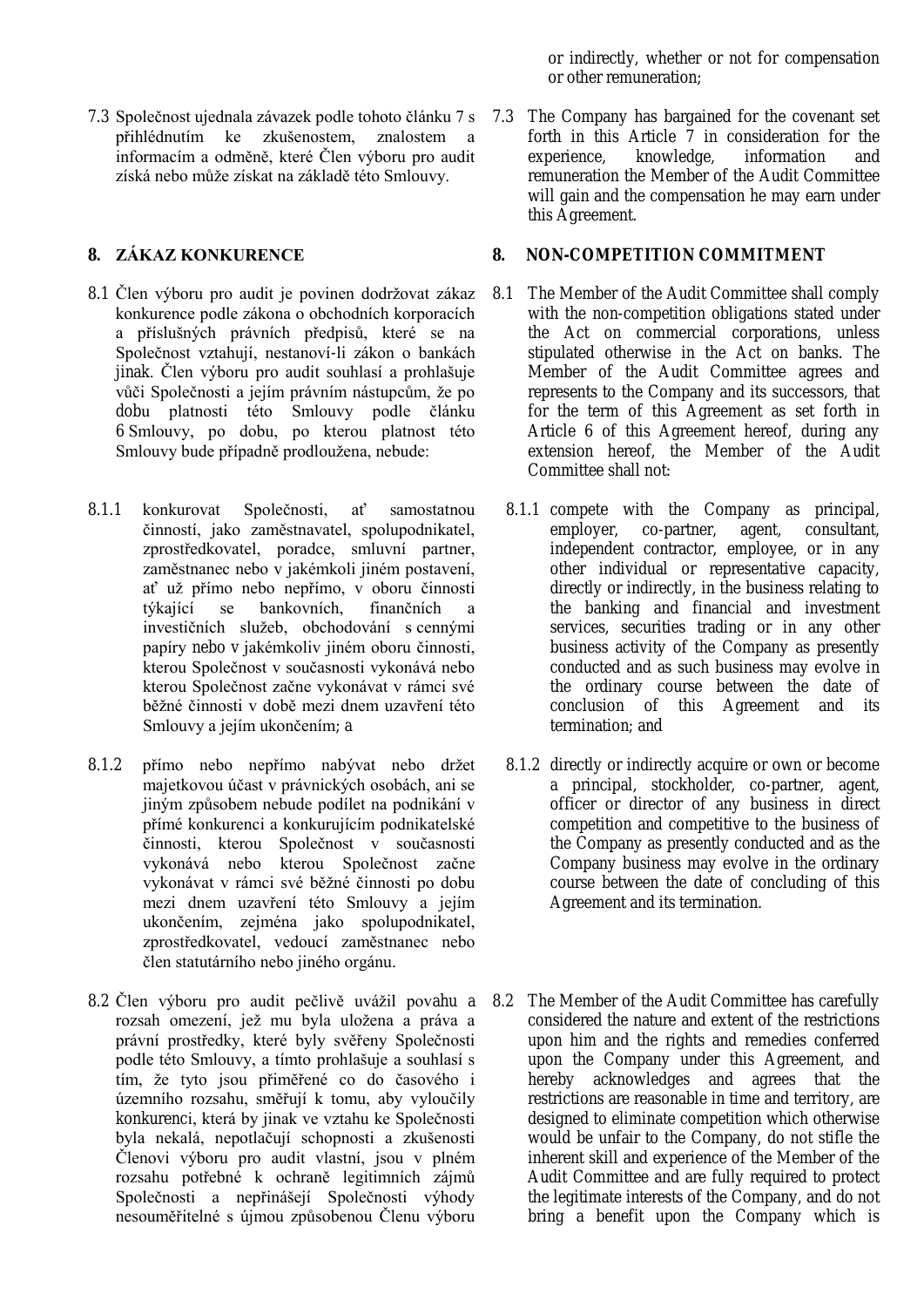pro audit.

8.3 Poruší-li Člen výboru pro audit své povinnosti podle článků 7 a 8 této Smlouvy, Společnost může po Členu výboru pro audit požadovat, aby vydal veškerý prospěch z obchodu, kterým porušil výše uvedené povinnosti, nebo na Společnost převedl odpovídající práva. Tím není dotčeno právo Společnosti na náhradu škody.

## **9. ZÁVĚREČNÁ USTANOVENÍ**

- 9.1 Člen výboru pro audit prohlašuje, že je obeznámen s rozsahem a předmětem jeho povinností podle této Smlouvy.
- 9.2 Touto Smlouvou se ruší veškeré dohody uzavřené mezi Členem výboru pro audit a Společností, které se týkají předmětu této Smlouvy, zejména Smlouva o výkonu funkce ze dne …………….
- 9.3 Tato Smlouva se bude řídit a bude vykládána v souladu s právními předpisy České republiky, zejména zákonem o obchodních korporacích, zákonem o bankách a zákonem o auditorech.
- 9.4 Veškeré změny a dodatky této Smlouvy musí být písemné ve formě číslovaných dodatků a musí být obsaženy v jediném dokumentu podepsaném oběma Stranami a musí být schváleny valnou hromadou Společnosti.
- 9.5 Tato Smlouva bude vyhotovena ve dvou stejnopisech v českém jazyce a v anglickém jazyce. Každá Strana obdrží jedno vyhotovení. V případě rozporu mezi jazykovými verzemi se za rozhodné považuje české znění Smlouvy.
- 9.6 Bude-li jedno nebo více ustanovení této Smlouvy v rozporu se stanovami Společnosti a/nebo právními předpisy, je rozhodující znění stanov. V případě, že stanovy budou v rozporu s právními předpisy, bude rozhodující znění právních předpisů.
- 9.7 Bude-li jedno nebo více ustanovení této Smlouvy neplatné, neúčinné nebo nevymahatelné, nebude mít za následek neplatnost, neúčinnost ani nevymahatelnost celé této Smlouvy. V takovém případě Strany nahradí takovéto neplatné, neúčinné nebo nevymahatelné ustanovení ustanovením, které bude nejlépe splňovat smysl takového neplatného,

disproportionate to the detriment of the Member of the Audit Committee.

8.3 Should the Member of the Audit Committee breach his obligations under Article 7 and 8 of this Agreement, the Company may demand that the Member of the Audit Committee surrenders to the Company any and all benefit gained from the transaction by which he violated that obligation, returns paid contractual severance pay, or that he transfers to the Company the corresponding rights. The Company also reserves the right to claim damages.

## 9. **FINAL PROVISIONS**

- 9.1 The Member of the Audit Committee declares that he is acquainted with the scope and subject of his duties hereunder.
- 9.2 This Agreement cancels any previous agreement concluded between the Member of the Audit Committee and the Company in respect of the subject of this Agreement, in particular the Agreement on the performance on the position of a member of the Audit Committee of ……….
- 9.3 This Agreement shall be governed by and construed in accordance with the laws of the Czech Republic, in particular the Act on commercial corporations, the Act on banks and the Act on auditors.
- 9.4 This Agreement may only be changed or amended in writing and in the form of numbered amendments forming a single document, signed by both Parties, and approved by the Company´s General Meeting.
- 9.5 This Agreement shall be executed in two counterparts in the Czech language and in the English language. Each Party shall retain one version. In the event of any discrepancy between the language versions, the Czech version shall prevail.
- 9.6 Should any provision of this Agreement contradict the Articles of Association of the Company and/or to legal regulations, the Articles of Association shall prevail. In the case that the Articles of Association should contradict legal regulations the legal regulations shall prevail.
- 9.7 Should any provision of this Agreement be invalid, void or unenforceable, then such provision shall not invalidate, render void or make unenforceable the entire Agreement. In such case, the Parties shall substitute such invalid, void or unenforceable provision by another provision, which will, by its content and purpose, as nearly as possible have the